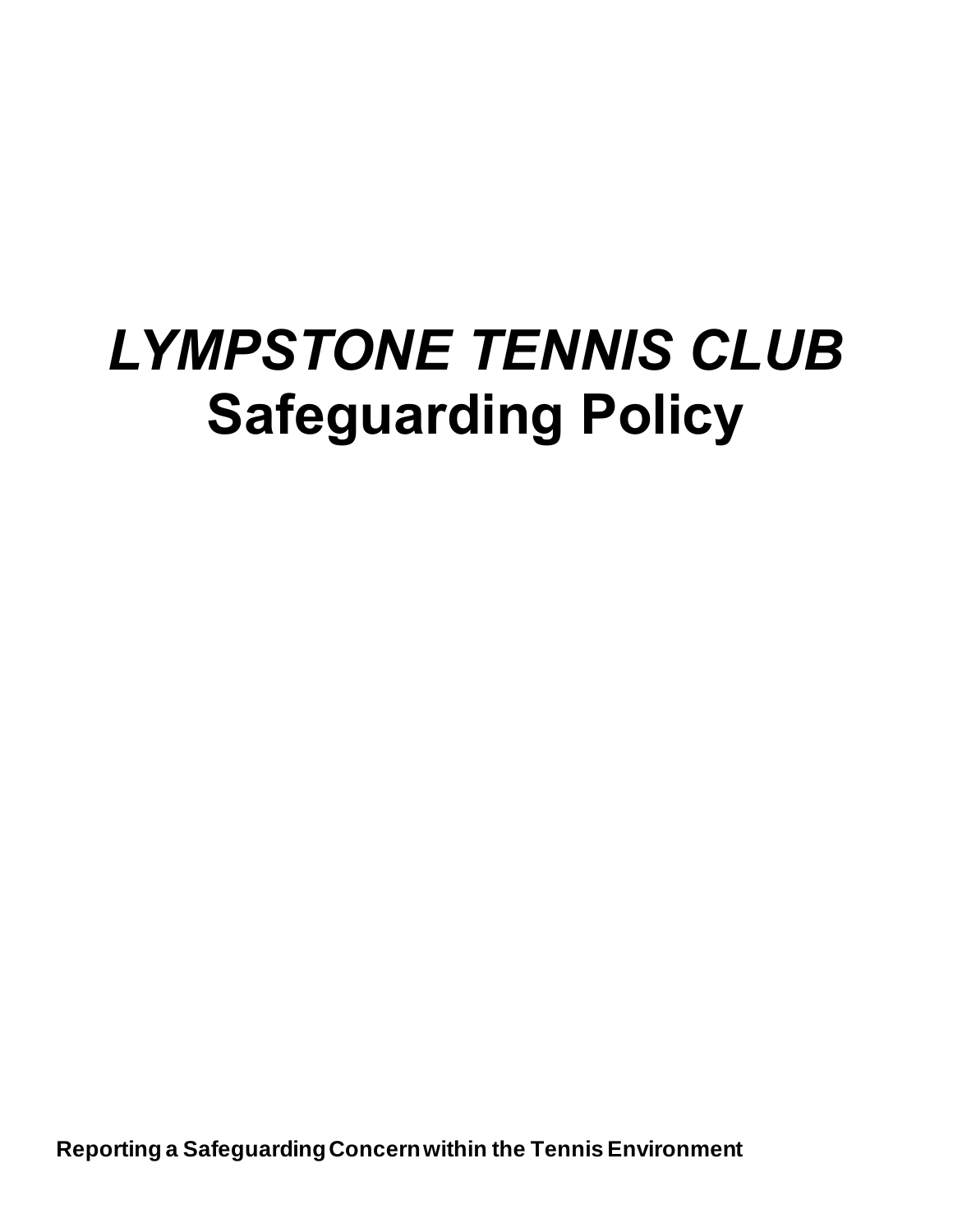

#### **\*SPC – Safeguarding and Protection Committee \*LRC – Licensing and Registration Committee**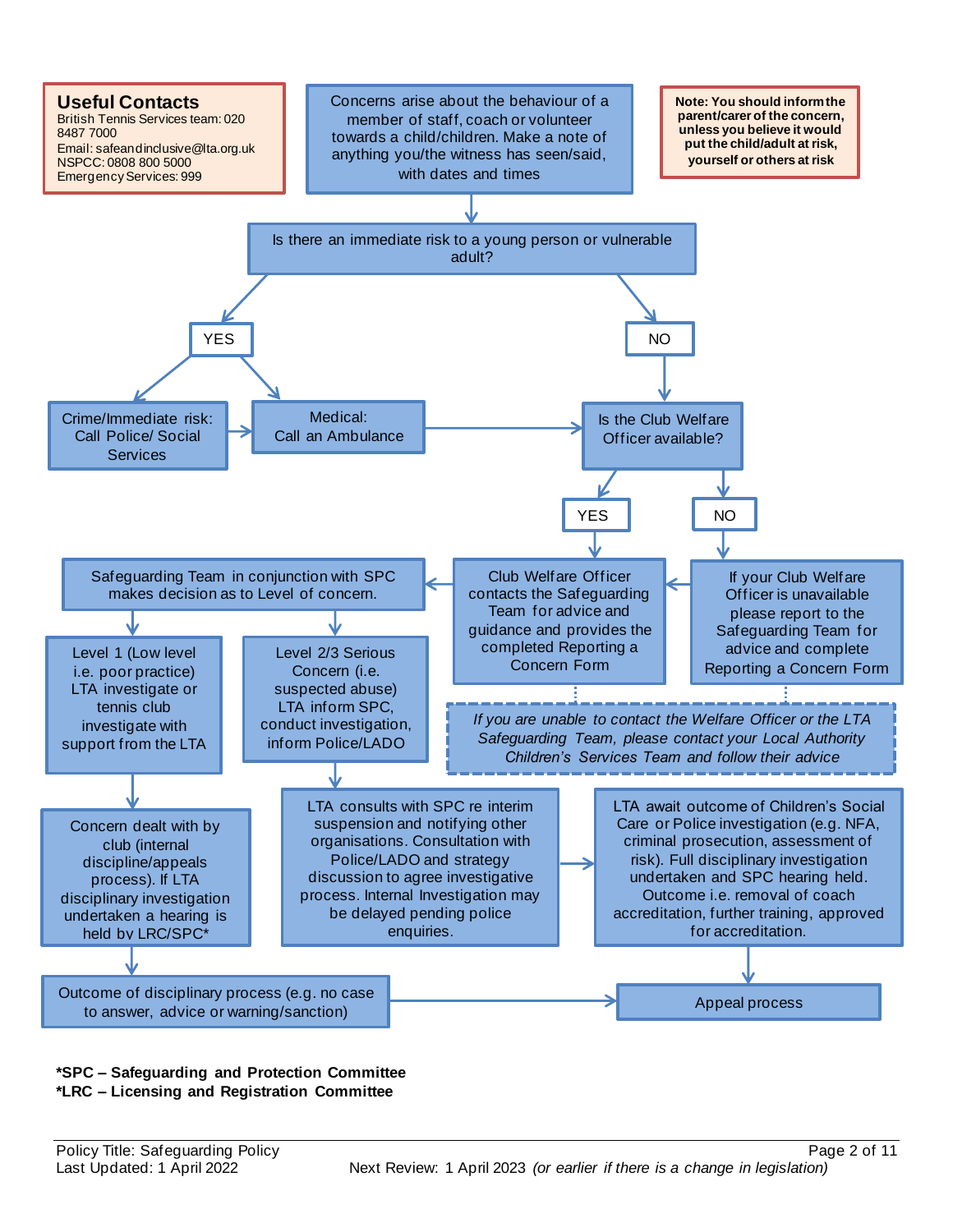# **Safeguarding Policy**

#### **1. Policy statement**

The Lympstone Tennis Club is committed to prioritising the well-being of all children and adults at risk, promoting safeguarding in our club at all times, including all programmes and events we run. This Policy strives to minimise risk, deliver a positive tennis experience for everyone and respond appropriately to all safeguarding concerns/disclosures.

#### **2. Use of terminology**

**Child:** a person under the age of eighteen years.

Note that some legislation in Scotland defines a child as a person under sixteen years old. However, where there is any safeguarding concern, anyone under the age of 18 is regarded as a child unless advised otherwise by the LTA Safeguarding Team .

**Adult at risk of abuse or neglect:** a person aged eighteen years or over who is, or may be, in need of community care services by reason of disability, age or illness; and is, or may be, unable to take care of, or unable to protect him or herself against abuse or neglect.

**Safeguarding children:** protecting children from abuse and neglect, preventing the impairment of children's health or development, ensuring that they grow up in circumstances consistent with the provision of safe and effective care, and taking action to enable all children to have the best life chances.

**Safeguarding adults at risk:** protecting adults from abuse and/or neglect. Enabling adults to maintain control over their lives and make informed choices without coercion. Empowering adults at risk, consulting them before taking action, unless someone lacks the capacity to make a decision, or their mental health poses a risk to their own or someone else's safety, in which case, always acting in his or her best interests.

*(See appendix A for full glossary of terms)*.

#### **3. Scope**

This Policy is applicable to all volunteers, committee members, coaches and club members. It is in line with national legislation and applicable across the UK.

Advice, guidance and support is available from the LTA Safeguarding Team.

#### **4. Responsibility for the implementation of the Safeguarding Policy, Code of Conduct and Reporting Procedure**

#### **SAFEGUARDING IS EVERYONE'S RESPONSIBILITY: NOT RESPONDING TO A SAFEGUARDING CONCERN IS NOT AN OPTION.**

- Our club's committee has overall accountability for this Policy and its implementation
- Our club Welfare Officer Corinne Gimber is responsible for updating this Policy in line with legislative and club developments
- All individuals involved in/present at the club are required to adhere to the Policy and Code of Conduct
- The LTA Safeguarding Team and Tennis Scotland, Tennis Wales and Tennis Foundation Safeguarding Leads can offer support to help clubs proactively safeguard.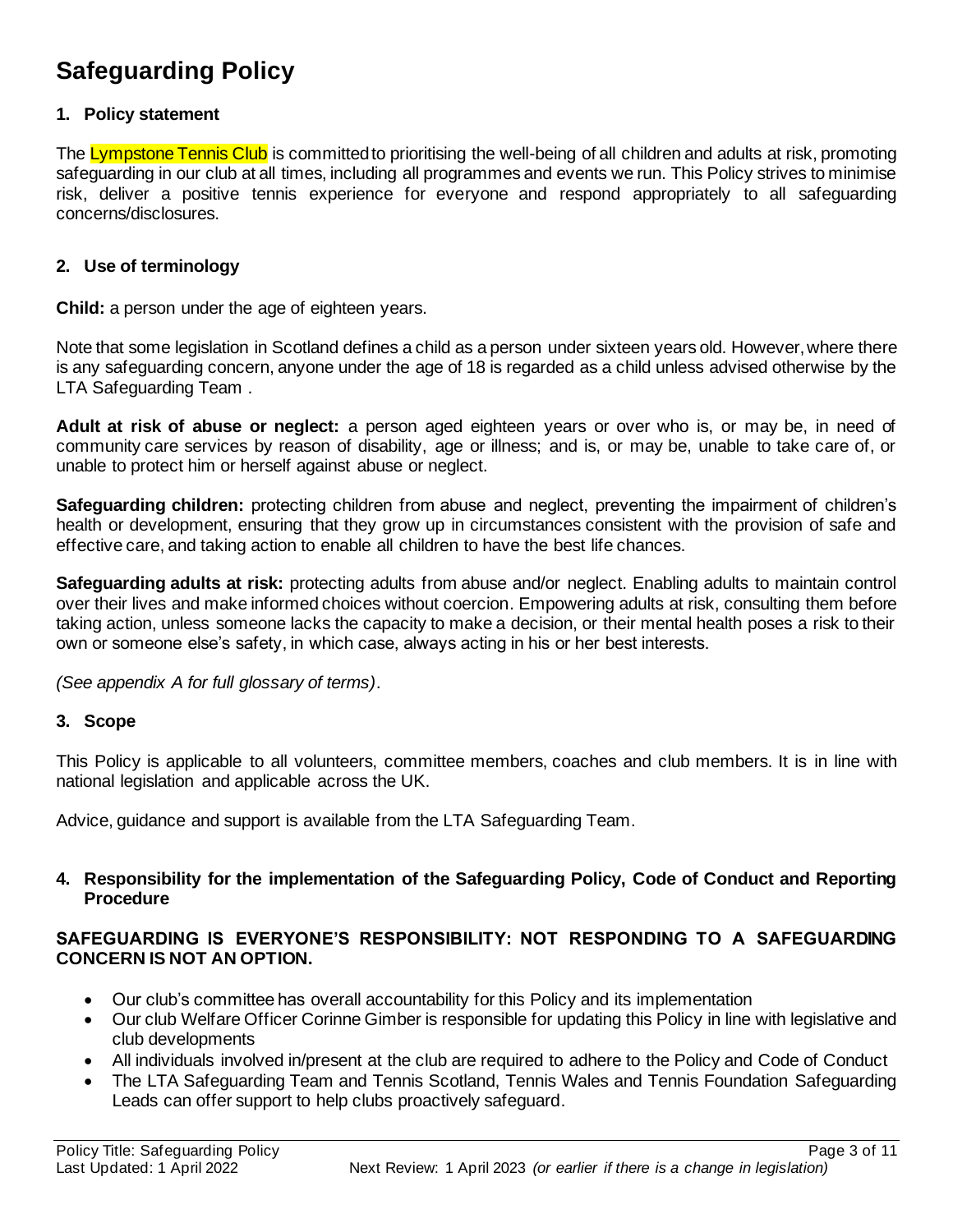#### **Where there is a safeguarding concern/disclosure:**

- The individual who is told about, hears, or is made aware of the concern/disclosure is responsible for following the Reporting a Safeguarding Concern Procedure. Unless someone is in immediate danger, they should inform their club Welfare Officer, LTA Safeguarding Team or National Safeguarding Lead.
- The club Welfare Officer and Safeguarding Leads are responsible for reporting safeguarding concerns to the LTA Safe Safeguarding Team.
- The LTA Safeguarding Team is responsible for assessing all safeguarding concern/disclosures that are reported to them and working with the club Welfare Officer and national Safeguarding Leads to follow up as appropriate on a case-by-case basis, prioritising the well-being of the child/ adult at risk at all times. Dependent on the concern/disclosure, a referral may be made to:
	- $\circ$  The police in an emergency (999);
	- o Local Authority Children's Services *0345 155 1071*
	- o Local Authority Adult Services *0345 155 1007*
	- o Designated Officer (England only) for concerns/disclosures about a member of staff, consultant, coach, official or volunteer *Corinne Gimber 07814 554213*
	- o Disclosure and Barring Service (or Disclosure Scotland; Adult Social Work Team or Health and Social Service Department (Channel Islands) for concerns/disclosures about a member of staff, consultant, coach, official or volunteer *03000 200 190*

#### **5. Breaches of the Safeguarding Policy, Code of Conduct and Reporting Procedure**

Breaches of this Policy and/or failure to comply with the outlined responsibilities may result in the following:

- Disciplinary action leading to possible exclusion from the club, dismissal and legal action
- Termination of current and future roles within the club and roles in other clubs, the LTA, Tennis Wales, Tennis Scotland and the Tennis Foundation*.*

Actions taken by players, parents or carers, staff, consultants, volunteers, officials, coaches inside or outside of the club that are seen to contradict this Policy may be considered a violation of this Policy.

Where an appeal is lodged in response to a safeguarding decision made by the club, the individual should adhere to the club's appeal procedure*, which is attached at the end of this document]*.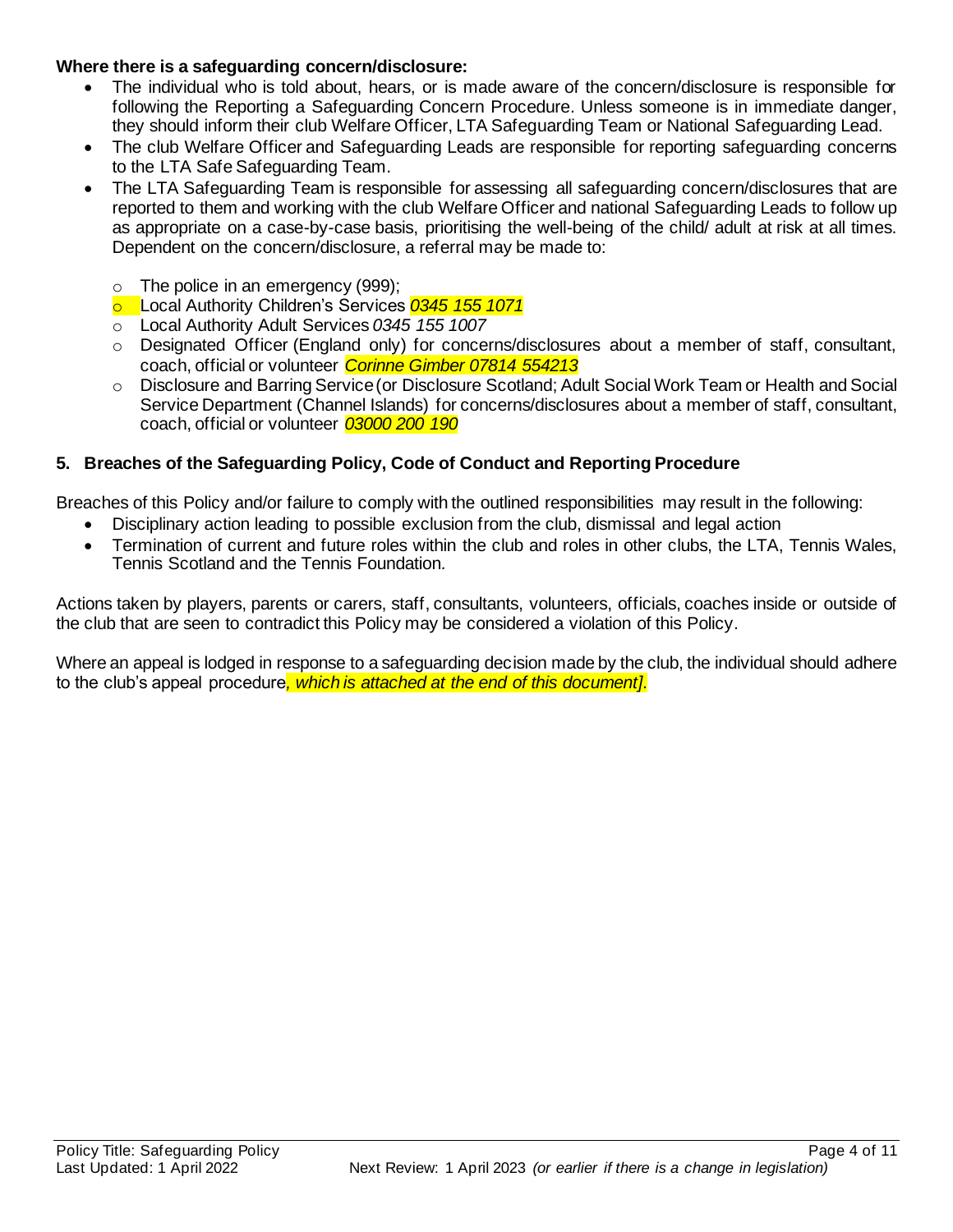# **Codes of Conduct**

#### **All members of staff and volunteers agree to:**

- Prioritise the well-being of all children and adults at risk at all times
- Treat all children and adults at risk fairly and with respect
- Be a positive role model. Act with integrity, even when no one is looking
- Help to create a safe and inclusive environment both on and off court
- Not allow any rough or dangerous behaviour, bullying or the use of bad or inappropriate language
- Report all allegations of abuse or poor practice to the club Welfare Officer
- Not use any sanctions that humiliate or harm a child or adult at risk
- Value and celebrate diversity and make all reasonable efforts to meet individual needs
- Keep clear boundaries between professional and personal life, including on social media
- Have the relevant consent from parents/carers, children and adults before taking or using photos and videos
- Refrain from making physical contact with children or adults unless it is necessary as part of an emergency or congratulatory (e.g. handshake / high five)
- Refrain from smoking and consuming alcohol during club activities or coaching sessions
- Ensure roles and responsibilities are clearly outlined and everyone has the required information and training
- Avoid being alone with a child or adult at risk unless there are exceptional circumstances
- Refrain from transporting children or adults at risk, unless this is required as part of a club activity (e.g. away match) and there is another adult in the vehicle
- Not abuse, neglect, harm or discriminate against anyone; or act in a way that may be interpreted as such
- Not have a relationship with anyone under 18 for whom they are coaching or responsible for
- Not to have a relationship with anyone over 18 whilst continuing to coach or be responsible for them

#### **All children agree to:**

- Be friendly, supportive and welcoming to other children and adults
- Play fairly and honestly
- Respect club staff, volunteers and Officials and accept their decisions
- Behave, respect and listen to your coach
- Take care of your equipment and club property
- Respect the rights, dignity and worth of all participants regardless of age, gender, ability, race, culture, religion or sexual identity
- Not use bad, inappropriate or racist language, including on social media
- Not bully, intimidate or harass anyone, including on social media
- Not smoke, drink alcohol or drugs of any kind on club premises or whilst representing the club at competitions or events
- Talk to the club Welfare Officer about any concerns or worries they have about themselves or others

#### **All adults agree to:**

- Positively reinforce your child and show an interest in their tennis
- Use appropriate language at all times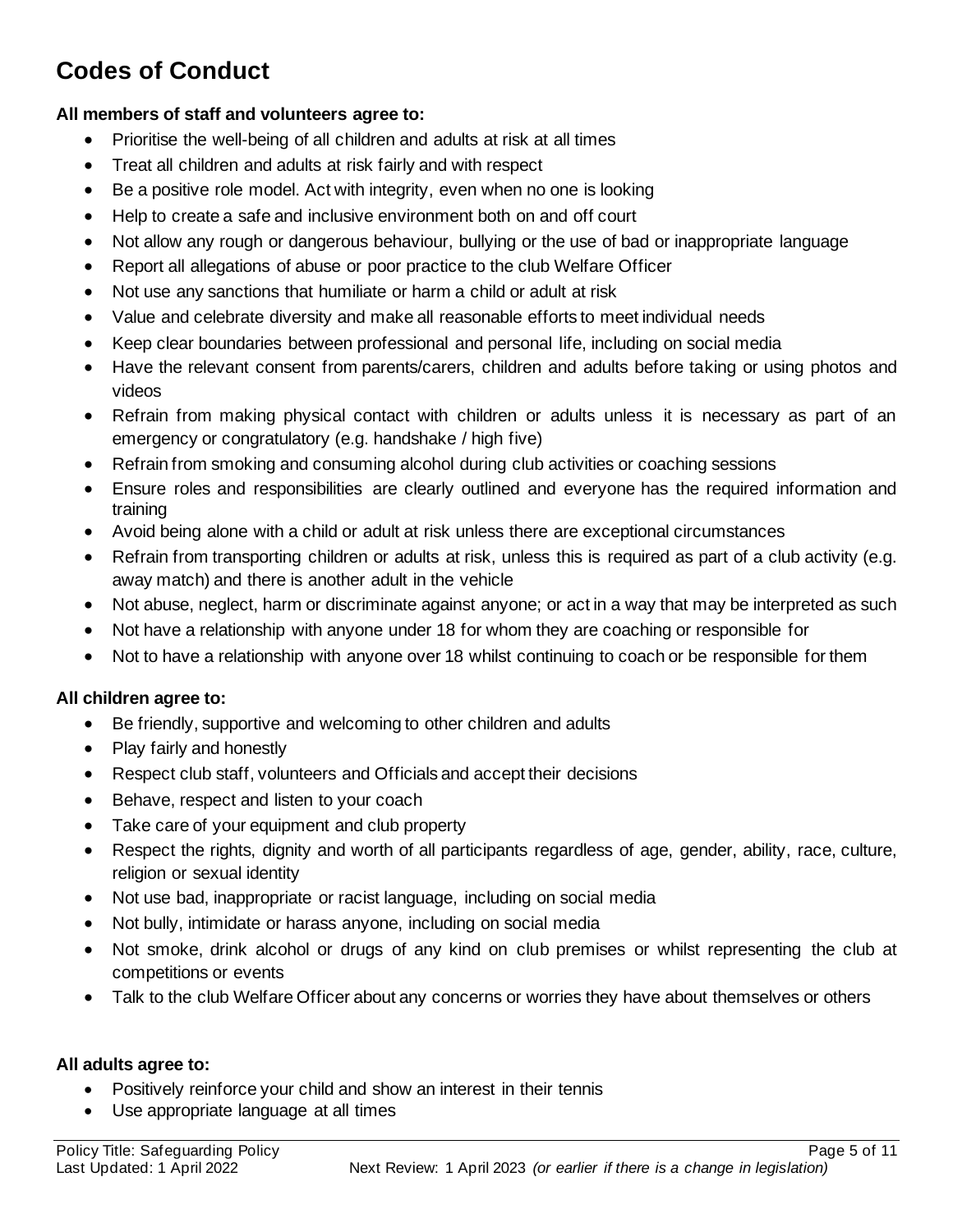- Be realistic and supportive
- Never ridicule or admonish a child for making a mistake or losing a match
- Treat all children, adults, volunteers, coaches, officials and members of staff with respect
- Behave responsibly at the venue; do not embarrass your child
- Accept the official's decisions and do not go on court or interfere with matches
- Encourage your child to play by the rules, and teach them that they can only do their best
- Deliver and collect your child punctually from the venue
- Ensure your child has appropriate clothing for the weather conditions
- Ensure that your child understands their code of conduct
- Adhere to your venue's safeguarding policy, diversity and inclusion policy, rules and regulations
- Provide emergency contact details and any relevant information about your child including medical history

This Policy is reviewed every two years (or earlier if there is a change in national legislation).

This Policy is recommended for approval by:

Club Committee Chair *Will Harvey* Date: 1 April 2022

Club Welfare Officer *Corinne Gimber* **Date: 1 April 2022**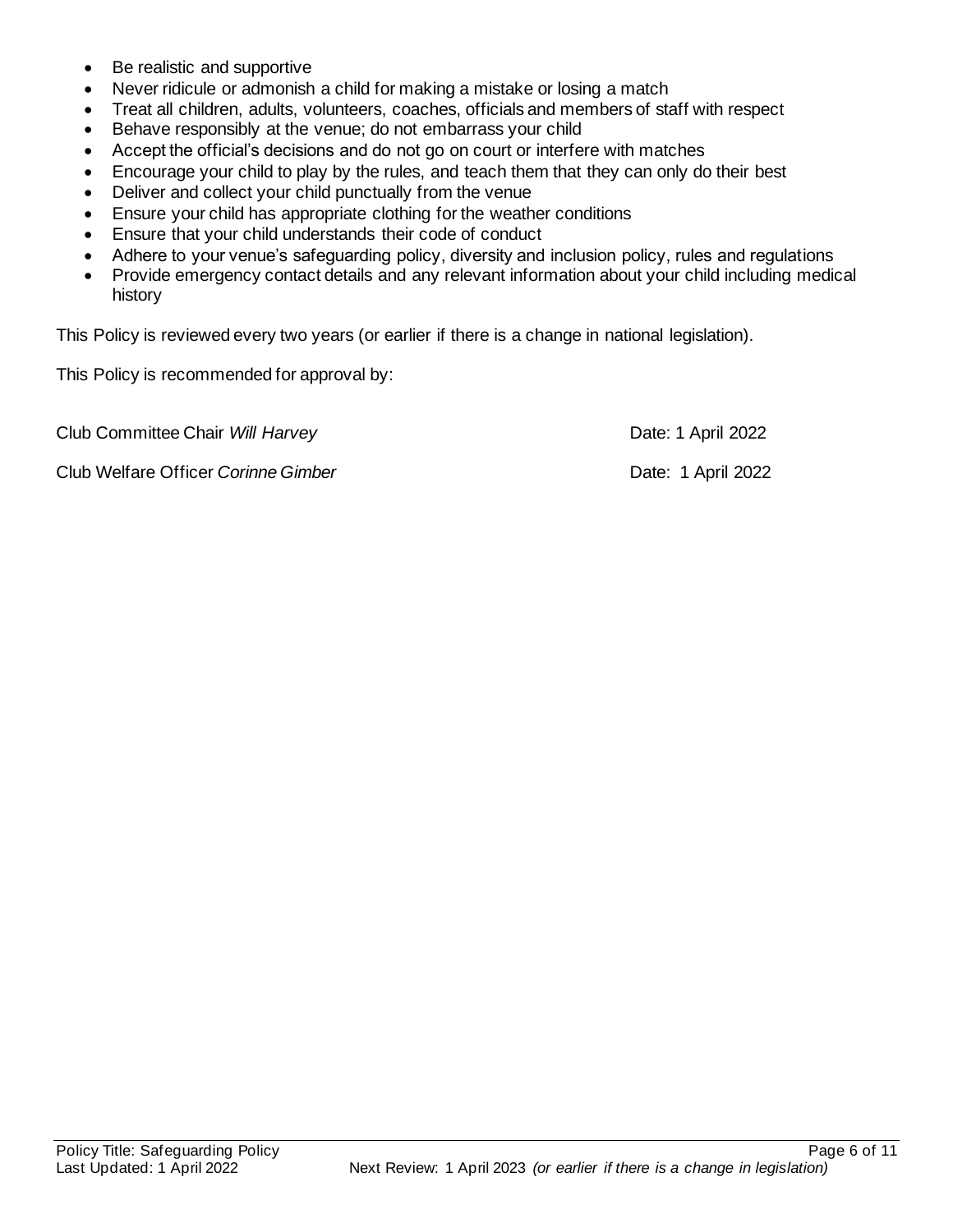## **Appendix A: Glossary of Terms**

**Safeguarding:** protecting **children** from abuse and neglect, preventing the impairment of children's health or development, ensuring that children are growing up in circumstances consistent with the provision of safe and effective care, and taking action to enable all children to have the best life chances. Enabling **adults at risk** to achieve the outcomes that matter to them in their life; protecting their right to live in safety, free from abuse and neglect. Empowering and supporting them to make choices, stay safe and raise any concerns. Beginning with the assumption that an individual is best-placed to make decisions about their own wellbeing, taking proportional action on their behalf only if someone lacks the capacity to make a decision, they are exposed to a lifethreatening risk, someone else may be at risk of harm, or a criminal offence has been committed or is likely to be committed.

#### **Abuse and neglect**

**Physical abuse:** A form of abuse which may involve hitting, shaking, throwing, poisoning, burning or scalding, drowning, suffocating or otherwise causing physical harm to a child or adult at risk. Physical harm may also be caused when a parent or carer fabricates the symptoms of, or deliberately induces illness

**Sexual abuse:** Involves forcing or enticing a child or young person to take part in abuse sexual activities, not necessarily involving a high level of violence, whether or not the child is aware of what is happening. The activities may involve physical contact, including assault by penetration (for example, rape or oral sex) or non-penetrative acts such as masturbation, kissing, rubbing and touching outside of clothing. They may also include non-contact activities, such as involving children in looking at, or in the production of, sexual images, watching sexual activities, encouraging children to behave in sexually inappropriate ways, or grooming a child in preparation for abuse (including via the internet). Sexual abuse is not solely perpetrated by adult males. Women can also commit acts of sexual abuse, as can other children

**Emotional abuse:** The persistent emotional maltreatment of a child or adult at risk such as to cause severe and persistent adverse effects on their emotional development. It may involve conveying to a child/ adult at risk that they are worthless or unloved, inadequate, or valued only insofar as they meet the needs of another person; not giving them opportunities to express their views; deliberately silencing them or 'making fun' of what they say or how they communicate. It may feature age or developmentally inappropriate expectations being imposed, including interactions that are beyond a child or adult at risk's developmental capability, as well as overprotection and limitation of exploration and learning, or preventing them participating in normal social interaction. It may involve seeing or hearing the ill-treatment of another. It may involve serious bullying (including cyber bullying), causing a child or adult at risk to feel frightened or in danger, or the exploitation or corruption of children. Some level of emotional abuse is involved in all types of maltreatment of a child, though it may occur alone.

**Neglect:** The persistent failure to meet a child/ adult at risk's basic physical and/or psychological needs, likely to result in the serious impairment of their health or development. It may involve a parent or carer failing to:

- $\circ$  provide adequate food, clothing and shelter (including exclusion from home or abandonment);
- $\circ$  protect a child/ adult at risk from physical and emotional harm or danger;
- $\circ$  ensure adequate supervision (including the use of inadequate care-givers); or
- o ensure access to appropriate medical care or treatment.

It may also include neglect of, or unresponsiveness to, a child's or adult at risk's basic emotional needs. Neglect may occur during pregnancy as a result of maternal substance abuse.

#### **Additional examples of abuse and neglect of adults at risk**

**Financial abuse**: having money or property stolen; being defrauded; being put under pressure in relation to money or other property; and having money or other property misused.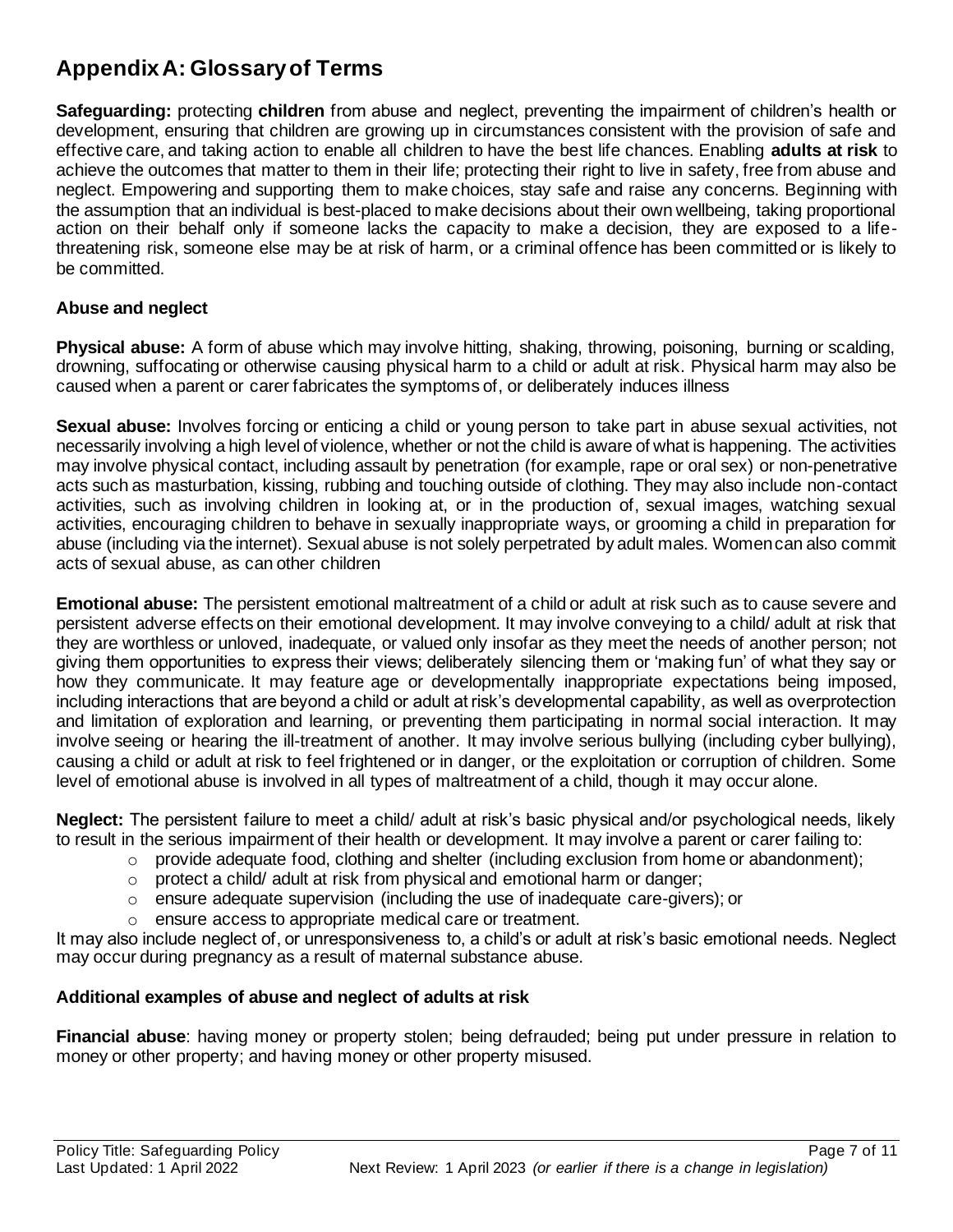**Discriminatory abuse**: treating someone in a less favourable way and causing them harm, because of their age, gender, sexuality, gender identity, disability, socio-economic status, ethnic origin, religion and any other visible or non-visible difference.

**Domestic abuse**: includes physical, sexual, psychological or financial abuse by someone who is, or has been a partner or family member. Includes forced marriage, female genital mutilation and honour-based violence (an act of violence based on the belief that the person has brought shame on their family or culture). Domestic abuse does not necessarily involve physical contact or violence.

**Psychological abuse:** including emotional abuse, threats of harm or abandonment, deprivation of contact, humiliation, blaming, controlling, intimidation, coercion, harassment, verbal abuse, isolation or withdrawal from services or supportive networks.

**Organisational abuse**: where the needs of an individual are not met by an organisation due to a culture of poor practice or abusive behaviour within the organisation.

**Self-neglect:** behaviour which threatens an adult's personal health or safety (but not that of others). Includes an adult's decision to not provide themselves with adequate food, clothing, shelter, personal hygiene, or medication (when indicated), or take appropriate safety precautions

**Modern slavery**: encompasses slavery, human trafficking, criminal and sexual exploitation, forced labour and domestic servitude. Traffickers and slave masters use whatever means they have at their disposal to coerce, deceive and force individuals into a life of abuse, servitude and inhumane treatment.

- A person who is being abused may experience more than one type of abuse
- Harassment, and bullying are also abusive and can be harmful
- Female Genital Mutilation (FGM) is now recognised as a form of physical, sexual and emotional abuse that is practised across the UK
- Child Sexual Exploitation is recognised as a form of sexual abuse in which children are sexually exploited for money, power or status
- Child trafficking is recognised as child abuse where children are often subject to multiple forms of exploitation. Children are recruited, moved or transported to, or within the UK, then exploited, forced to work or sold
- People from all cultures are subject to abuse. It cannot be condoned for religious or cultural reasons
- Abuse can have immediate and long-term impacts on someone's well-being, including anxiety, depression, substance misuse, eating disorders and self-destructive Conducts, offending and anti-social **Conduct**
- Those committing abuse are most often adults, both male and female. However, child-to-child abuse also takes place.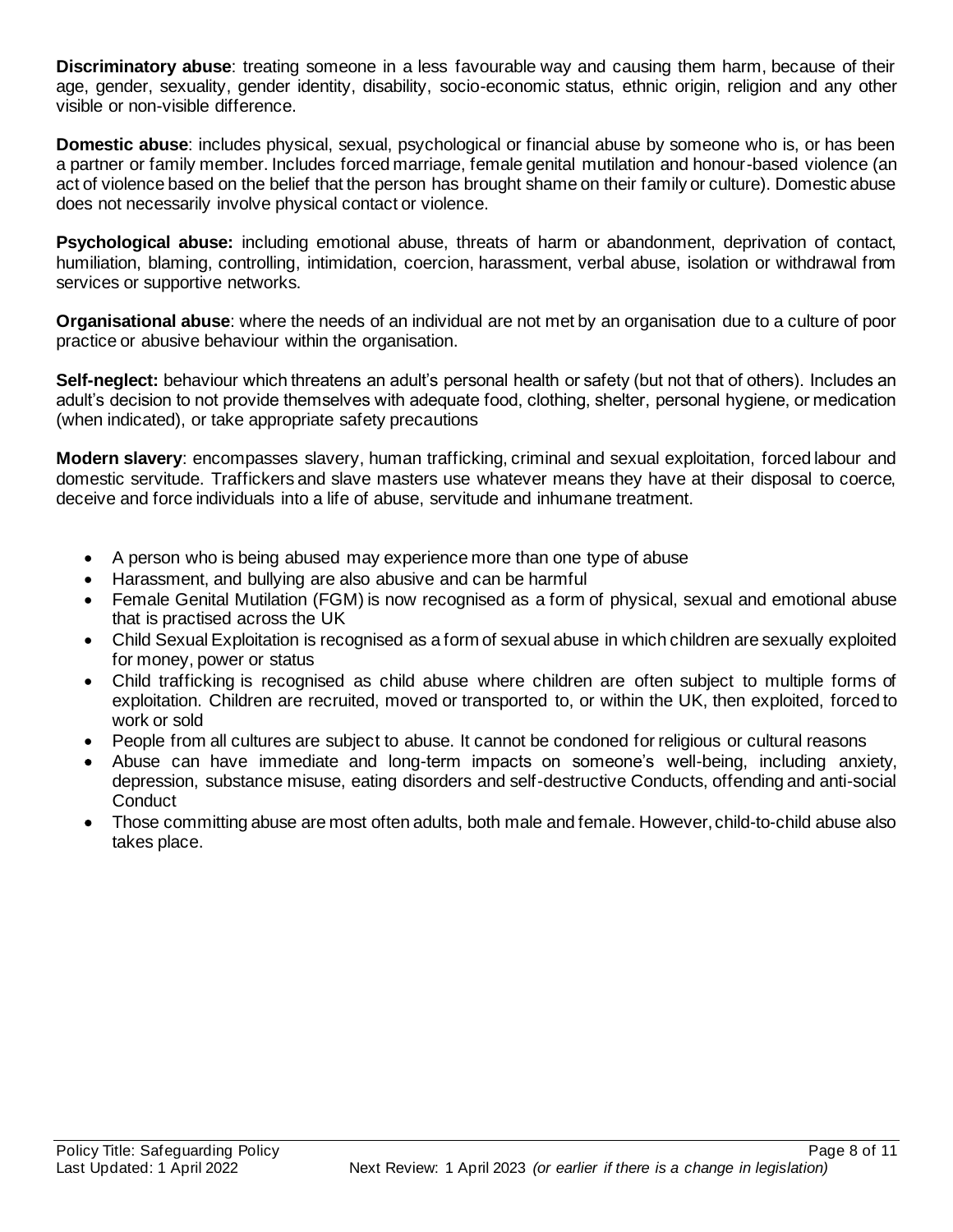## **Appendix B: What to do if a disclosure from a child or adult at risk is made to you:**

- 1. **Listen** carefully and calmly to the individual
- 2. **Reassure** the individual that they have done the right thing and what they have told you is very important
- 3. **Avoid questioning** where possible, and never ask leading questions
- 4. **Do not promise secrecy**. Let the individual know that you will need to speak to the Welfare Officer/LTA Safeguarding Team because it is in their best interest. If you intend to speak to the police or social care, you should let them know this too.
- 5. **Report the concern.** In an emergency, call the police (999), otherwise talk to the Welfare Officer/LTA Safeguarding Team as soon as possible. Do not let doubt/personal bias prevent you from reporting the allegation
- 6. **Record** details of the disclosure and allegation using the LTA Reporting a Concern Form*.* Make certain you distinguish between what the person has actually said and the inferences you may have made. Your report should be sent to the LTA Safeguarding Team within 48 hours of the incident. *If you do not have access to this document, write down the details using what you have available then sign and date it.*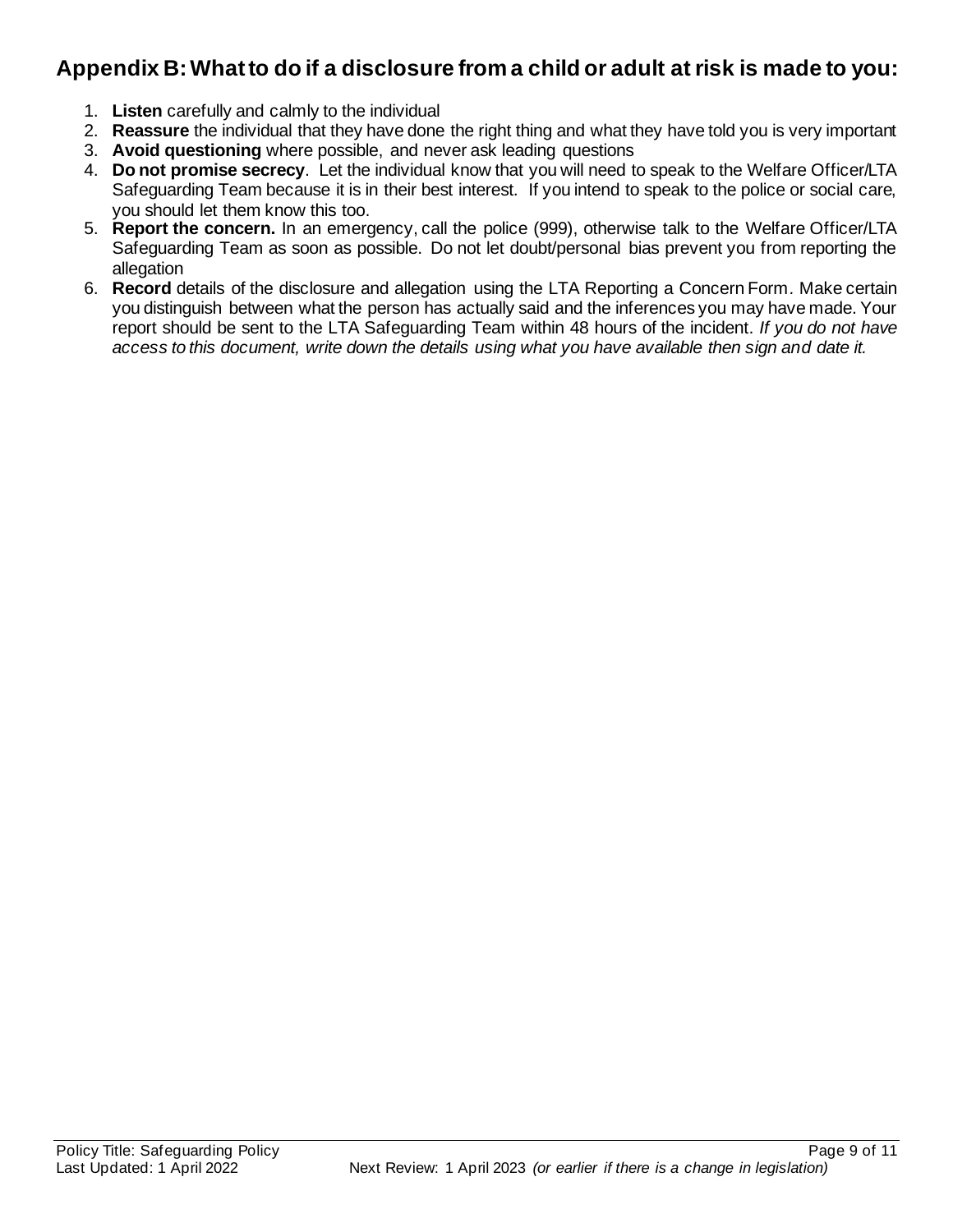## **Appendix C: Reporting a Safeguarding Concern outside the Tennis Environment**

What to do if you are worried that a child is being abused outside the tennis environment (e.g. at home, school or in the community) but the concern is identified through the child's involvement in tennis



#### **Appendix D**